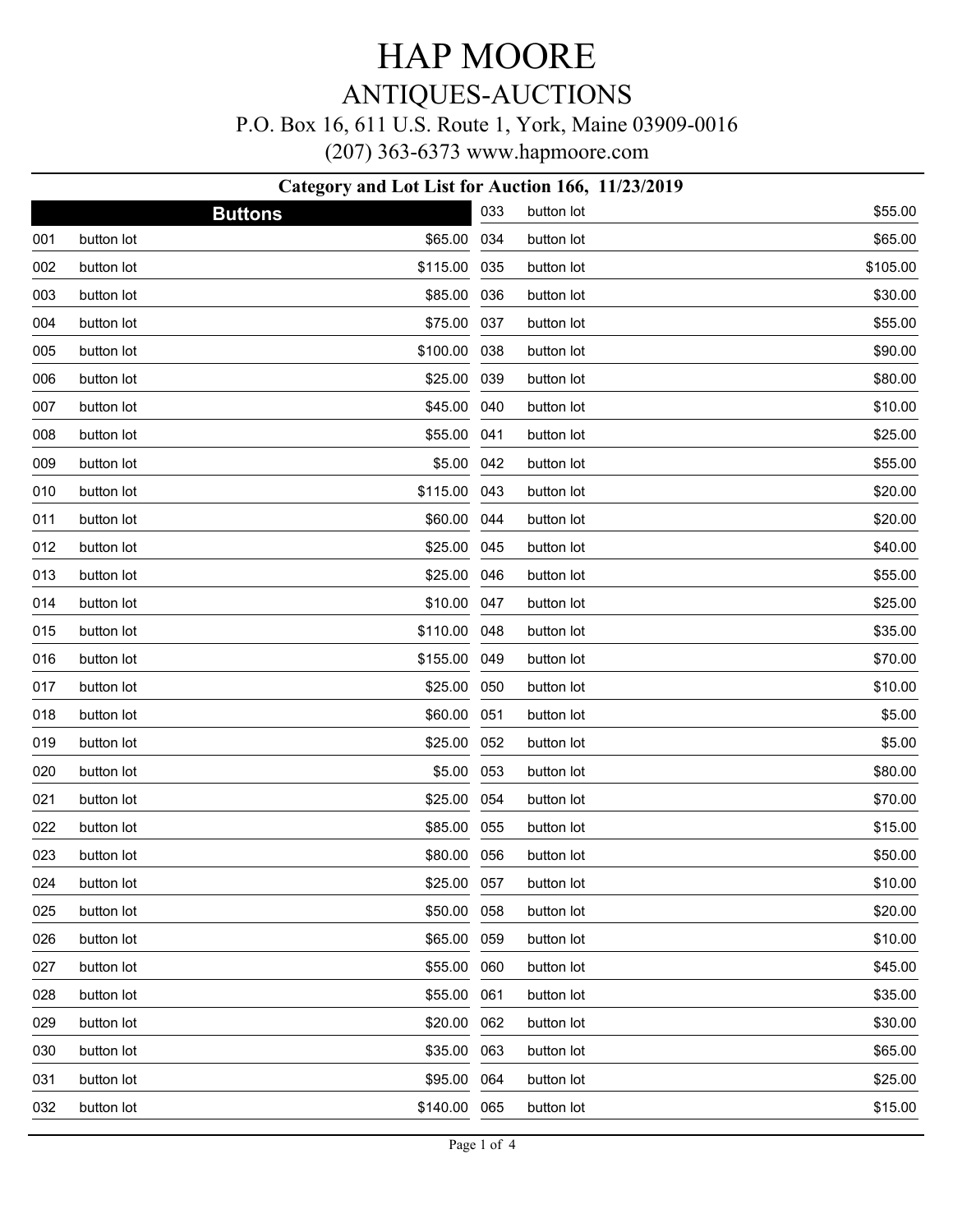### ANTIQUES-AUCTIONS

### P.O. Box 16, 611 U.S. Route 1, York, Maine 03909-0016

(207) 363-6373 www.hapmoore.com

| Category and Lot List for Auction 166, 11/23/2019 |             |             |     |            |          |  |
|---------------------------------------------------|-------------|-------------|-----|------------|----------|--|
| 066                                               | button lot  | \$25.00 099 |     | button lot | \$85.00  |  |
| 067                                               | button lot  | \$55.00     | 100 | button lot | \$160.00 |  |
| 068                                               | button lot  | \$50.00     | 101 | button lot | \$75.00  |  |
| 069                                               | button lot  | \$75.00     | 102 | button lot | \$50.00  |  |
| 070                                               | button lot  | \$25.00     | 103 | button lot | \$50.00  |  |
| 071                                               | button lot  | \$25.00     | 104 | button lot | \$50.00  |  |
| 072                                               | button lot  | \$10.00     | 105 | button lot | \$45.00  |  |
| 073                                               | button lot  | \$10.00     | 106 | button lot | \$65.00  |  |
| 074                                               | button lot  | \$25.00     | 107 | button lot | \$35.00  |  |
| 075                                               | button lot  | \$10.00     | 108 | button lot | \$65.00  |  |
| 076                                               | button lot  | \$35.00     | 109 | button lot | \$55.00  |  |
| 077                                               | button lot  | \$15.00     | 110 | button lot | \$10.00  |  |
| 078                                               | button lot  | \$30.00     | 111 | button lot | \$40.00  |  |
| 079                                               | button lot  | \$155.00    | 112 | button lot | \$35.00  |  |
| 080                                               | button lot  | \$65.00     | 113 | button lot | \$210.00 |  |
| 081                                               | button lot  | \$80.00     | 114 | button lot | \$25.00  |  |
| 082                                               | button lot  | \$85.00     | 115 | button lot | \$5.00   |  |
| 083                                               | button lot  | \$45.00     | 116 | button lot | \$155.00 |  |
| 084                                               | button lot  | \$70.00     | 117 | button lot | \$45.00  |  |
| 085                                               | button lot  | \$50.00     | 118 | button lot | \$55.00  |  |
| 086                                               | button lot  | \$180.00    | 119 | button lot | \$100.00 |  |
| 087                                               | button lot  | \$45.00     | 120 | button lot | \$25.00  |  |
| 088                                               | button lot  | \$70.00     | 121 | button lot | \$30.00  |  |
| 089                                               | button lot  | \$105.00    | 122 | button lot | \$40.00  |  |
| 090                                               | button lot  | \$30.00 123 |     | button lot | \$60.00  |  |
| 091                                               | button lot  | \$20.00     | 124 | button lot | \$45.00  |  |
| 092                                               | button lot  | \$120.00    | 125 | button lot | \$20.00  |  |
| 093                                               | button lot  | \$65.00     | 126 | button lot | \$45.00  |  |
| 094                                               | button lot  | \$20.00     | 127 | button lot | \$55.00  |  |
| 095                                               | buttons lot | \$35.00     | 128 | button lot | \$30.00  |  |
| 096                                               | buttons lot | \$90.00     | 129 | button lot | \$20.00  |  |
| 097                                               | button lot  | \$10.00     | 130 | button lot | \$30.00  |  |
| 098                                               | button lot  | \$25.00     | 131 | button lot | \$25.00  |  |
|                                                   |             |             |     |            |          |  |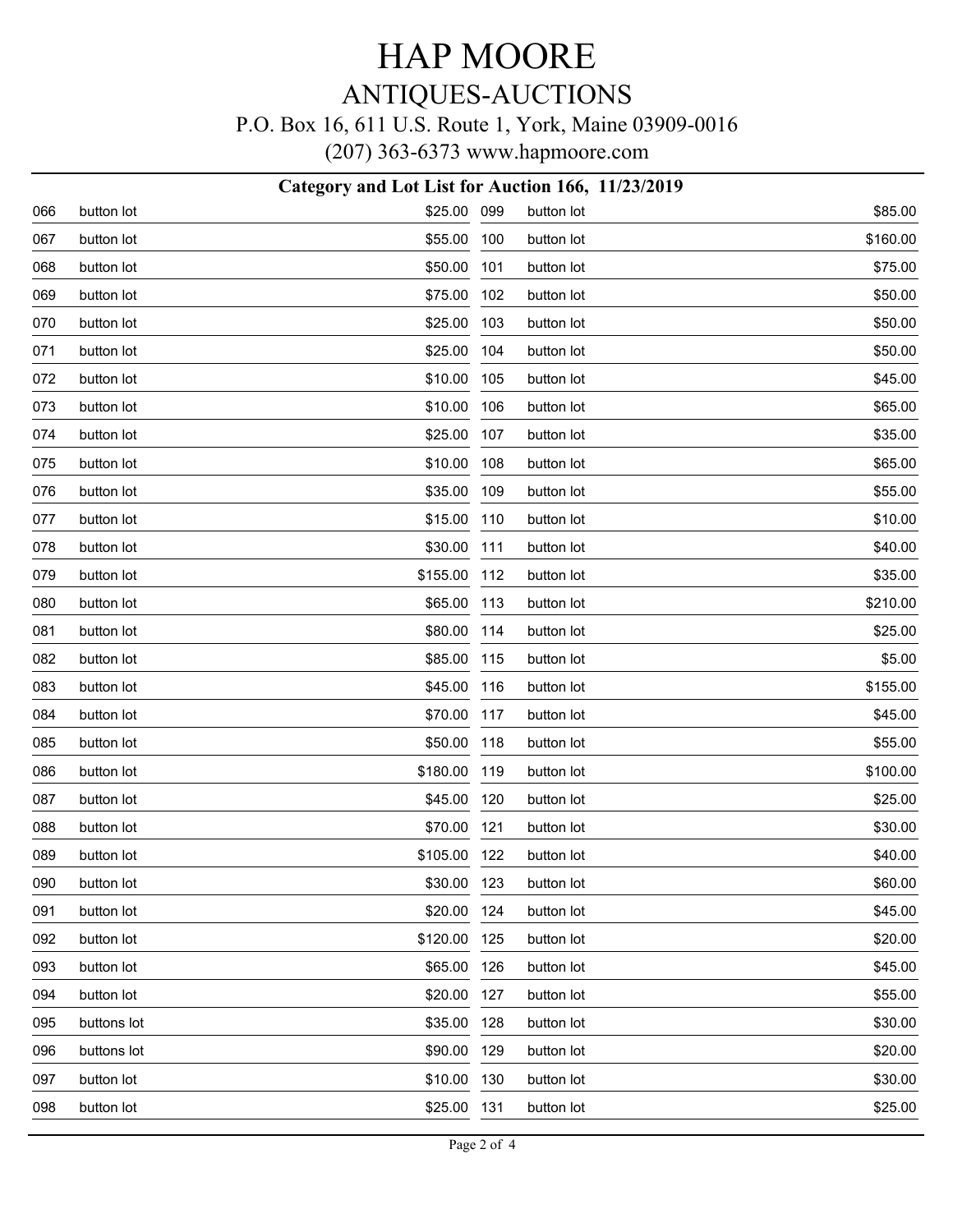## ANTIQUES-AUCTIONS

#### P.O. Box 16, 611 U.S. Route 1, York, Maine 03909-0016

(207) 363-6373 www.hapmoore.com

|     |            | Category and Lot List for Auction 166, 11/23/2019 |     |            |          |
|-----|------------|---------------------------------------------------|-----|------------|----------|
| 132 | button lot | \$45.00 165                                       |     | button lot | \$10.00  |
| 133 | button lot | \$95.00                                           | 166 | button lot | \$50.00  |
| 134 | button lot | \$55.00                                           | 167 | button lot | \$5.00   |
| 135 | button lot | \$5.00                                            | 168 | button lot | \$5.00   |
| 136 | button lot | \$75.00                                           | 169 | button lot | \$200.00 |
| 137 | button lot | \$5.00                                            | 170 | button lot | \$180.00 |
| 138 | button lot | \$15.00                                           | 171 | button lot | \$5.00   |
| 139 | button lot | \$55.00                                           | 172 | button lot | \$10.00  |
| 140 | button lot | \$5.00 173                                        |     | button lot | \$10.00  |
| 141 | button lot | \$10.00                                           | 174 | button lot | \$25.00  |
| 142 | button lot | \$45.00                                           | 175 | button lot | \$130.00 |
| 143 | button lot | \$45.00                                           | 176 | button lot | \$30.00  |
| 144 | button lot | \$25.00                                           | 177 | button lot | \$55.00  |
| 145 | button lot | \$10.00                                           | 178 | button lot | \$10.00  |
| 146 | button lot | \$45.00                                           | 179 | button lot | \$20.00  |
| 147 | button lot | \$195.00                                          | 180 | button lot | \$10.00  |
| 148 | button lot | \$65.00                                           | 181 | button lot | \$35.00  |
| 149 | button lot | \$115.00                                          | 182 | button lot | \$10.00  |
| 150 | button lot | \$55.00                                           | 183 | button lot | \$20.00  |
| 151 | button lot | \$25.00                                           | 184 | button lot | \$5.00   |
| 152 | button lot | \$55.00                                           | 185 | button lot | \$50.00  |
| 153 | button lot | \$45.00                                           | 186 | button lot | \$50.00  |
| 154 | button lot | \$45.00                                           | 187 | button lot | \$40.00  |
| 155 | button lot | \$25.00                                           | 188 | button lot | \$40.00  |
| 156 | button lot | \$95.00 189                                       |     | button lot | \$55.00  |
| 157 | button lot | \$25.00                                           | 190 | button lot | \$50.00  |
| 158 | button lot | \$25.00                                           | 191 | button lot | \$60.00  |
| 159 | button lot | \$35.00                                           | 192 | button lot | \$60.00  |
| 160 | button lot | \$45.00                                           | 193 | button lot | \$40.00  |
| 161 | button lot | \$235.00                                          | 194 | button lot | \$45.00  |
| 162 | button lot | \$85.00                                           | 195 | button lot | \$80.00  |
| 163 | button lot | \$55.00                                           | 196 | button lot | \$75.00  |
| 164 | button lot | \$10.00 197                                       |     | button lot | \$30.00  |
|     |            |                                                   |     |            |          |